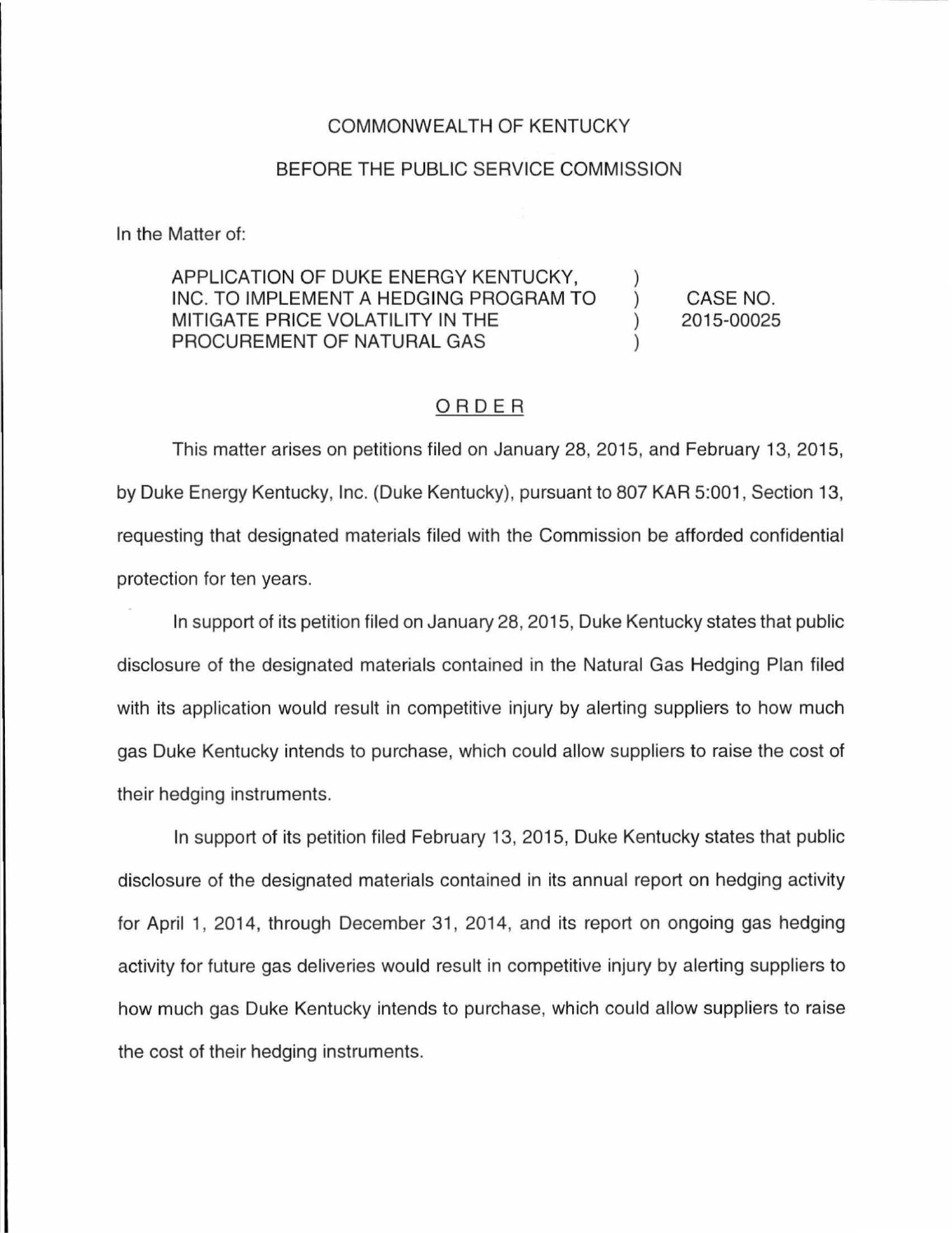Having considered the petitions and the materials at issue, the Commission finds that the designated materials meet the criteria for confidential treatment and are exempted from public disclosure pursuant to KRS  $61.878(1)(c)(1)$ .

IT IS THEREFORE ORDERED that:

1. Duke Kentucky's January 28, 2015, and February 13, 2015 petitions for confidential protection are granted.

2. The designated materials shall not be placed in the public record or made available for public inspection for ten years, or until further Orders of this Commission.

3. Use of the designated materials in any Commission proceeding shall be in compliance with 807 KAR 5:001, Section 13(9).

4. Duke Kentucky shall inform the Commission if the designated materials become publicly available or no longer qualify for confidential treatment.

5. If a non-party to this proceeding requests to inspect the designated materials granted confidential treatment by this Order and the period during which the materials have been granted confidential treatment has not expired, Duke Kentucky shall have 30 days from receipt of written notice of the request to demonstrate that the materials still fall within the exclusions from disclosure requirements established in KRS 61.878. If Duke Kentucky is unable to make such demonstration, the requested materials shall be made available for inspection. Otherwise, the Commission shall deny the request for inspection.

6. The Commission shall not make the designated materials available for inspection for 30 days following an Order finding that the materials no longer qualify for confidential treatment in order to allow Duke Kentucky to seek a remedy afforded by law.

-2- Case No. 2015-00025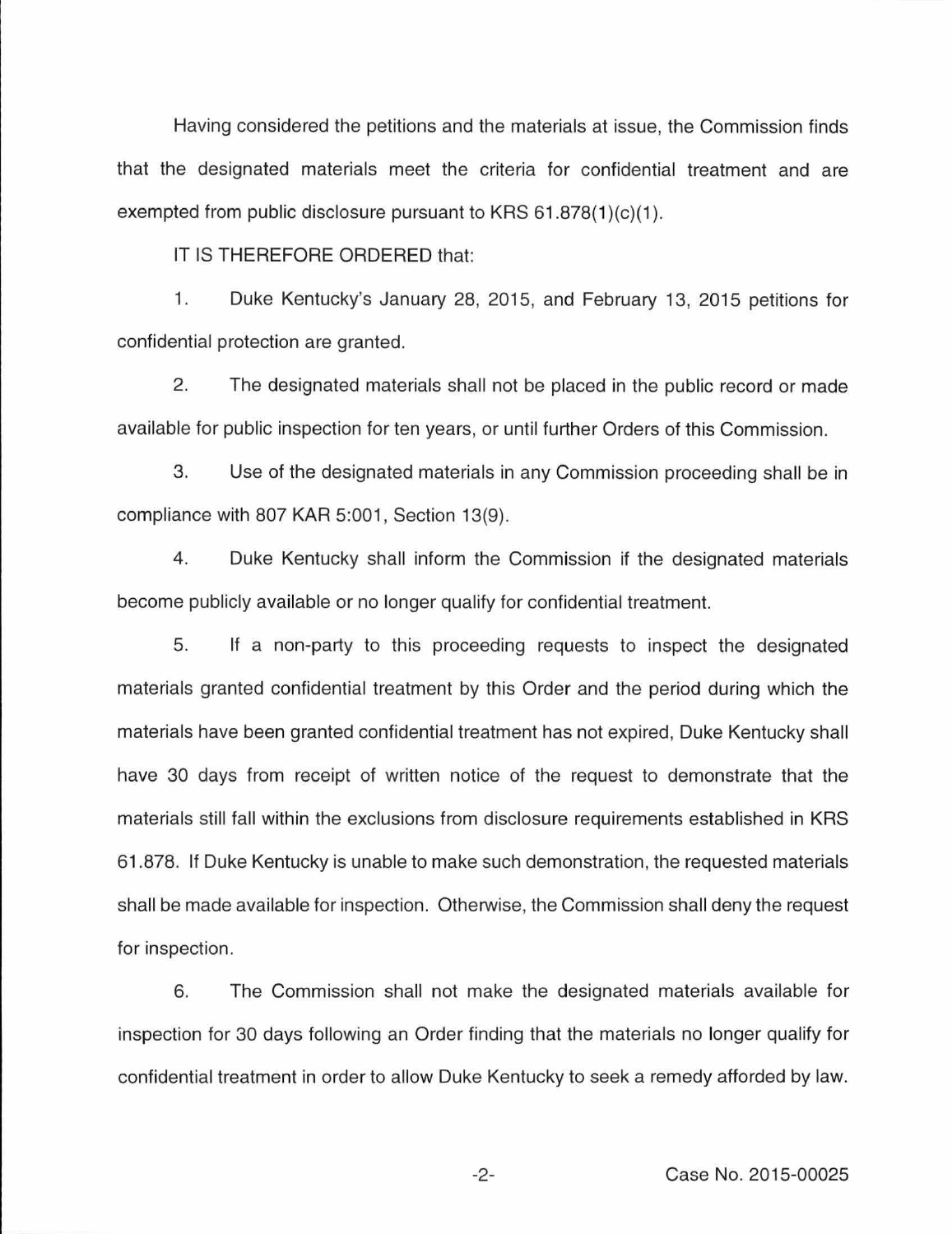By the Commission



**ATTEST:** 

 $venR.$  Punso Executive Director